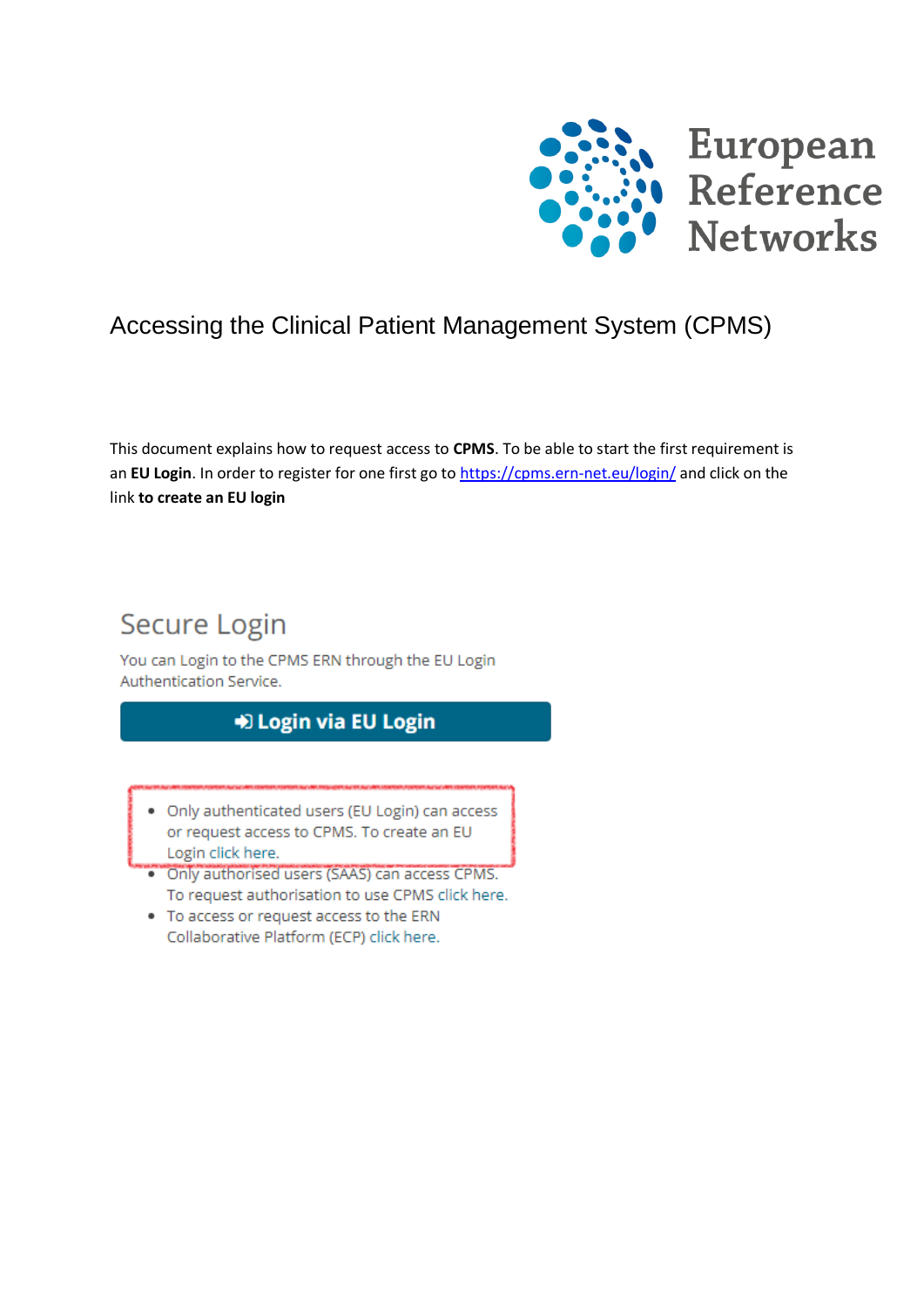Once you arrive at the site fill in the information in each of the boxes and click on **Create an account** at the end

| Help for external users                                  |
|----------------------------------------------------------|
| <b>First name</b>                                        |
|                                                          |
| <b>Last name</b>                                         |
|                                                          |
| E-mail                                                   |
|                                                          |
| Confirm e-mail                                           |
|                                                          |
| E-mail language                                          |
| English (en)                                             |
| <b>Enter the code</b>                                    |
|                                                          |
|                                                          |
| $ C $ $\blacktriangleright$                              |
|                                                          |
|                                                          |
|                                                          |
|                                                          |
| By checking this box, you acknowledge that you<br>$\Box$ |
| have read and understood the privacy statement           |
| <b>Create an account</b>                                 |
|                                                          |
|                                                          |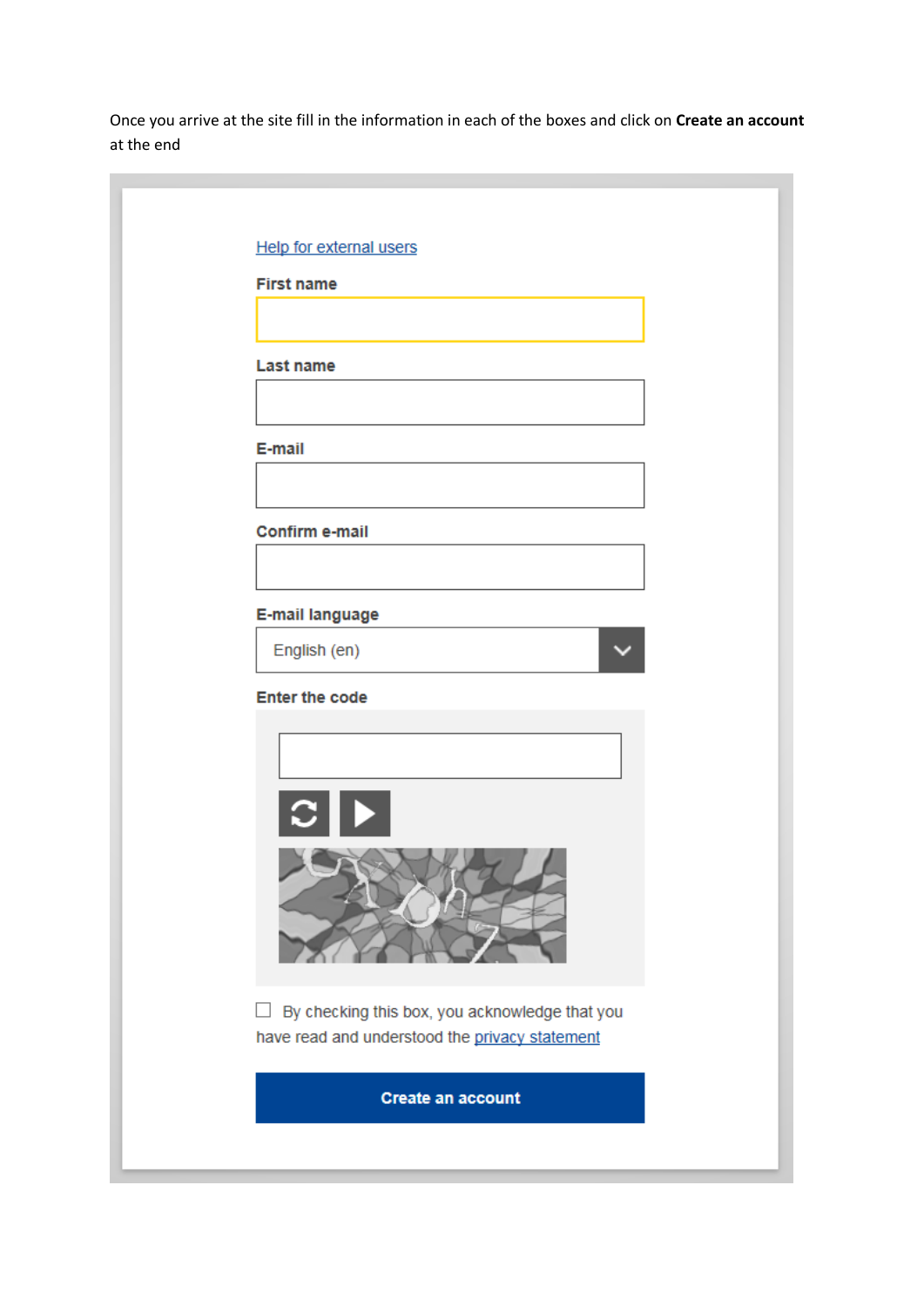Once the EU Login has been created you are ready to request access to CPMS. Go back to the login page for CPMS on [https://cpms.ern-net.eu/login/.](https://cpms.ern-net.eu/login/) This time click on the link to **request authorisation to use CPMS**

# Secure Login

You can Login to the CPMS ERN through the EU Login Authentication Service.



Once you arrive at the site click on the **Request access** button

|                        | Saas - Authorization System                            |
|------------------------|--------------------------------------------------------|
| European<br>Commission |                                                        |
|                        | European Commission > DG Health and Food Safety > Saas |
| Home                   |                                                        |
| Request access         | User Data details                                      |
| Select an application  |                                                        |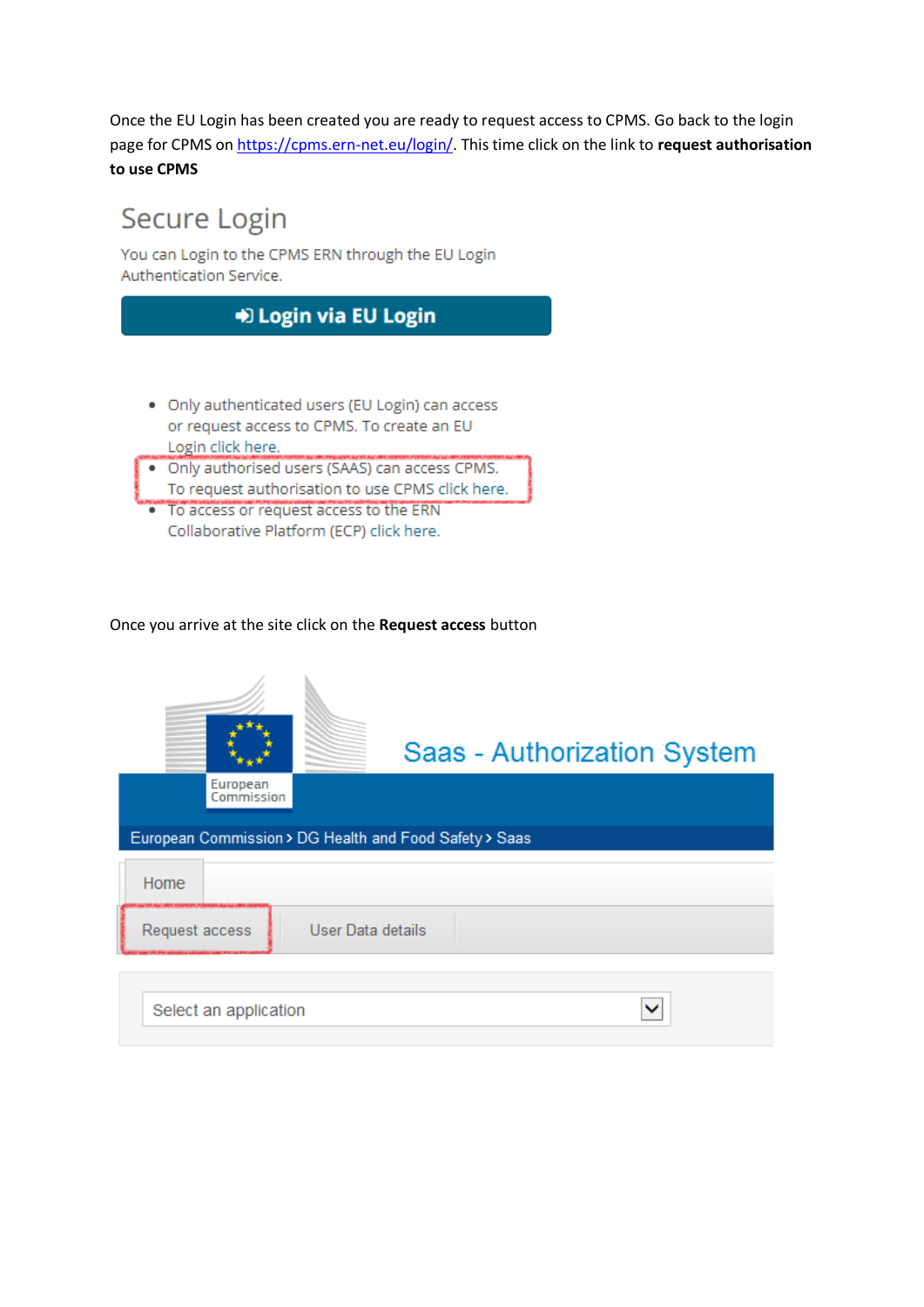#### On the page that appears select **CPMS** in the Application box

### **New application access**

| <b>Select application</b> | <b>Select organisation</b><br>3 Select access profile<br>4 Recap and Submission                                                                                                                                                                           |  |
|---------------------------|-----------------------------------------------------------------------------------------------------------------------------------------------------------------------------------------------------------------------------------------------------------|--|
| Application               | [No value selected]<br>AAC<br>AAC - Food Fraud<br><b>Cosmetic Products Notification Portal</b><br>"Cosmetic" Products Notification Portal (readonly)<br><b>CPMS</b><br><b>EIRAHA</b><br>Euceg reporting<br><b>EUCoding</b><br>European Reference Networks |  |

#### Once selected click on **Step 2 : Select an organisation**, to proceed

|  | Step 2 : select an organisation $\rightarrow$ |
|--|-----------------------------------------------|
|  |                                               |

On the **Select Organization** page you need to select which ERN you wish to request access for by clicking on **Open** next to it. \**You do not need to click in the circle until the very last step when you select your healthcare provider*

## **New application access**

| Select application<br>1            | Select organisation<br>3 Select access profile<br>$\vert$ 2<br>4 Recap and Submission |
|------------------------------------|---------------------------------------------------------------------------------------|
| Please choose your Department:     |                                                                                       |
| Internal Organisation              | $_{\circ}\,$                                                                          |
| Or one of the Organisations below: |                                                                                       |
| *Organisations                     |                                                                                       |
|                                    | records per page<br>25<br>$\checkmark$                                                |
|                                    |                                                                                       |
|                                    | <b>Open</b><br>○ ERKNet                                                               |
|                                    | Open<br>○ ERN BOND                                                                    |
|                                    | Open<br><b>ERN CRANIO</b>                                                             |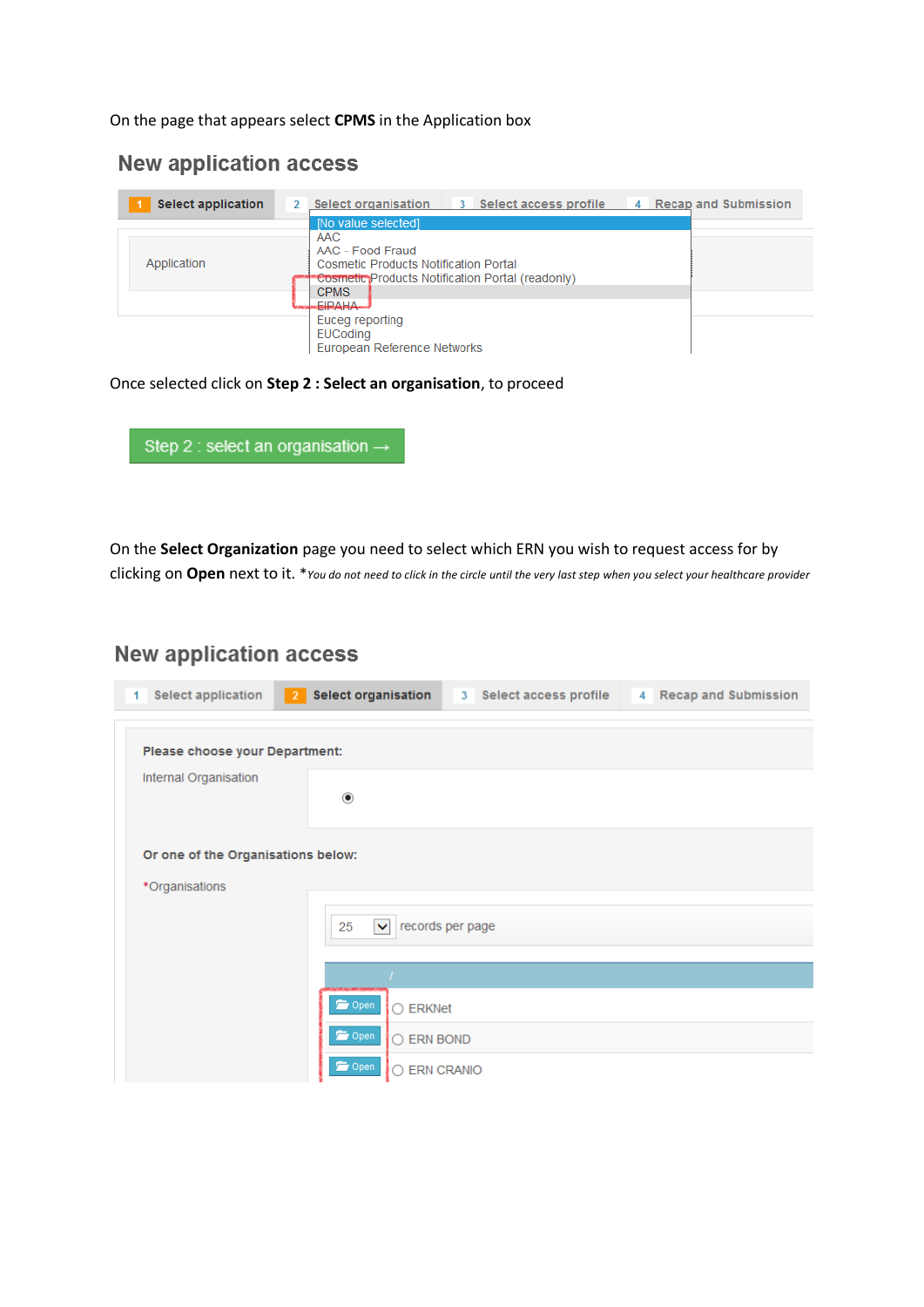After clicking **Open** you need to select which country your Healthcare Provider is located in. Again you select this by clicking **Open**

| $+ 0p$        | / ERN BOND         |
|---------------|--------------------|
| <b>Open</b>   | $\bigcirc$ Belgium |
| Open          | ◯ Czech Republic   |
| <b>D</b> Open | ○ Estonia          |
| <b>D</b> Open | $\bigcirc$ France  |
| <b>D</b> Open | $\bigcirc$ Germany |
| Open          | Italy              |

Finally you select your HealthCare provider by clicking in the small circle next to its name



Showing 1 to 2 of 2 entries

Once selected you click on **Step 3 : select an access profile** to continue

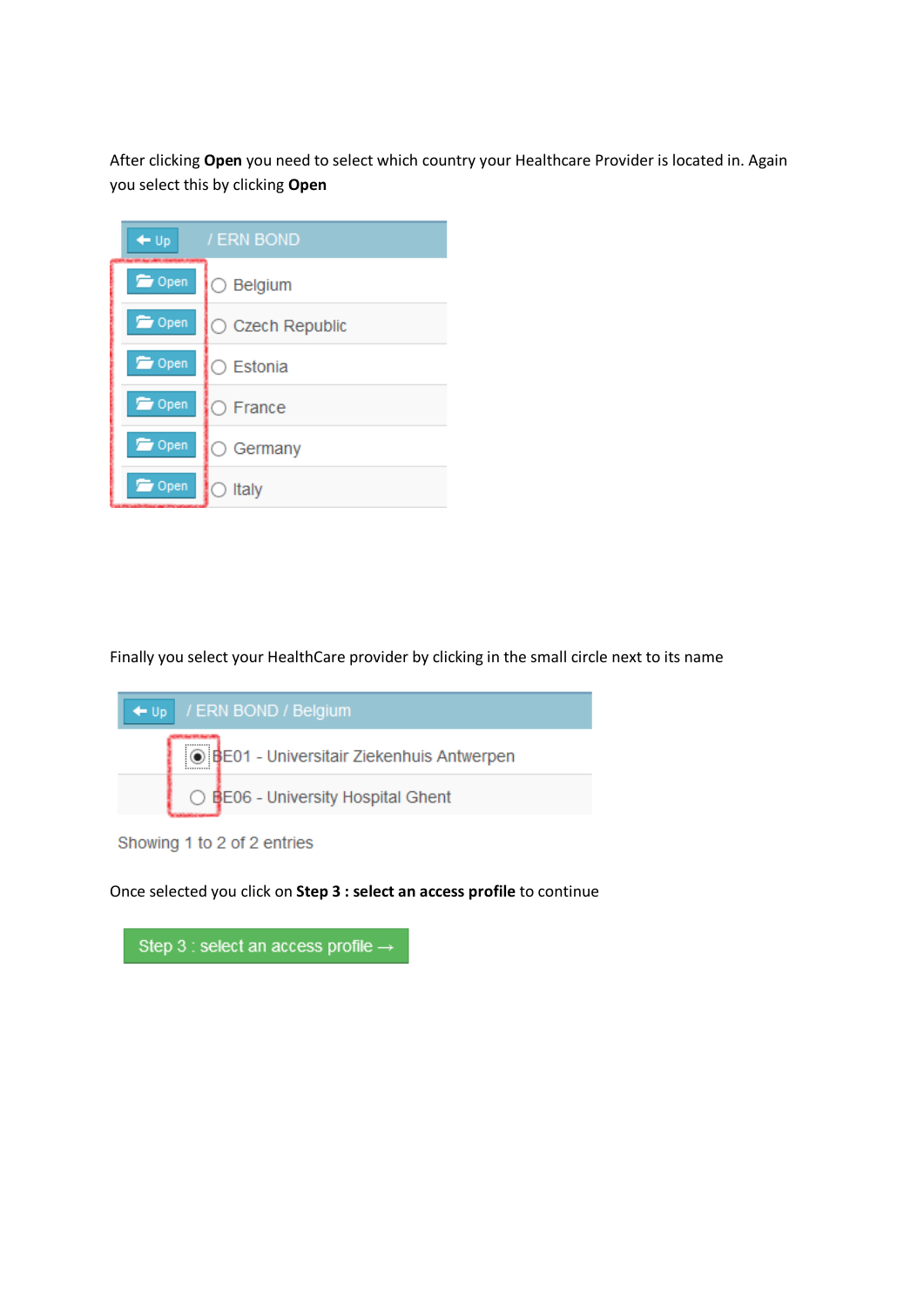On the Select access profile page you need to select which type of access profile you are requesting. You do this by clicking in small circle next to it

### **New application access**

| <b>Select application</b> | 2 Select organisation | <b>Select access profile</b><br>$\mathbf{3}$ | 4 Recap and Submission |
|---------------------------|-----------------------|----------------------------------------------|------------------------|
|                           |                       |                                              |                        |
| *Access Profile           | <b>Name</b><br>user   | <b>Status</b>                                | <b>Description</b>     |

When done you click on **Step 4 : type a comment** to continue



On the final page you will see a summary of what you have selected in previous steps. You can write a comment to the person who is going to validate the access request. *This is not mandatory*

### **New application access**

| 1 | <b>Select application</b> | <b>Recap and Submission</b><br><b>Select organisation</b><br>Select access profile<br>$\overline{2}$<br>3 <sup>7</sup><br>4          |
|---|---------------------------|--------------------------------------------------------------------------------------------------------------------------------------|
|   |                           |                                                                                                                                      |
|   | <b>Summary</b>            |                                                                                                                                      |
|   | <b>Application</b>        | <b>CPMS</b>                                                                                                                          |
|   |                           |                                                                                                                                      |
|   | Organisation              | BE01 - Universitair Ziekenhuis Antwerpen                                                                                             |
|   |                           |                                                                                                                                      |
|   | <b>Access Profile</b>     | user                                                                                                                                 |
|   |                           |                                                                                                                                      |
|   |                           |                                                                                                                                      |
|   | <b>Comments</b>           |                                                                                                                                      |
|   |                           |                                                                                                                                      |
|   |                           |                                                                                                                                      |
|   |                           |                                                                                                                                      |
|   | <b>Before submitting</b>  |                                                                                                                                      |
|   |                           | A request to get access to an application will be validated by the administrators, this is a manual process and can take a few days. |
|   |                           |                                                                                                                                      |

When you are ready click on **Submit request access**

Submit request access